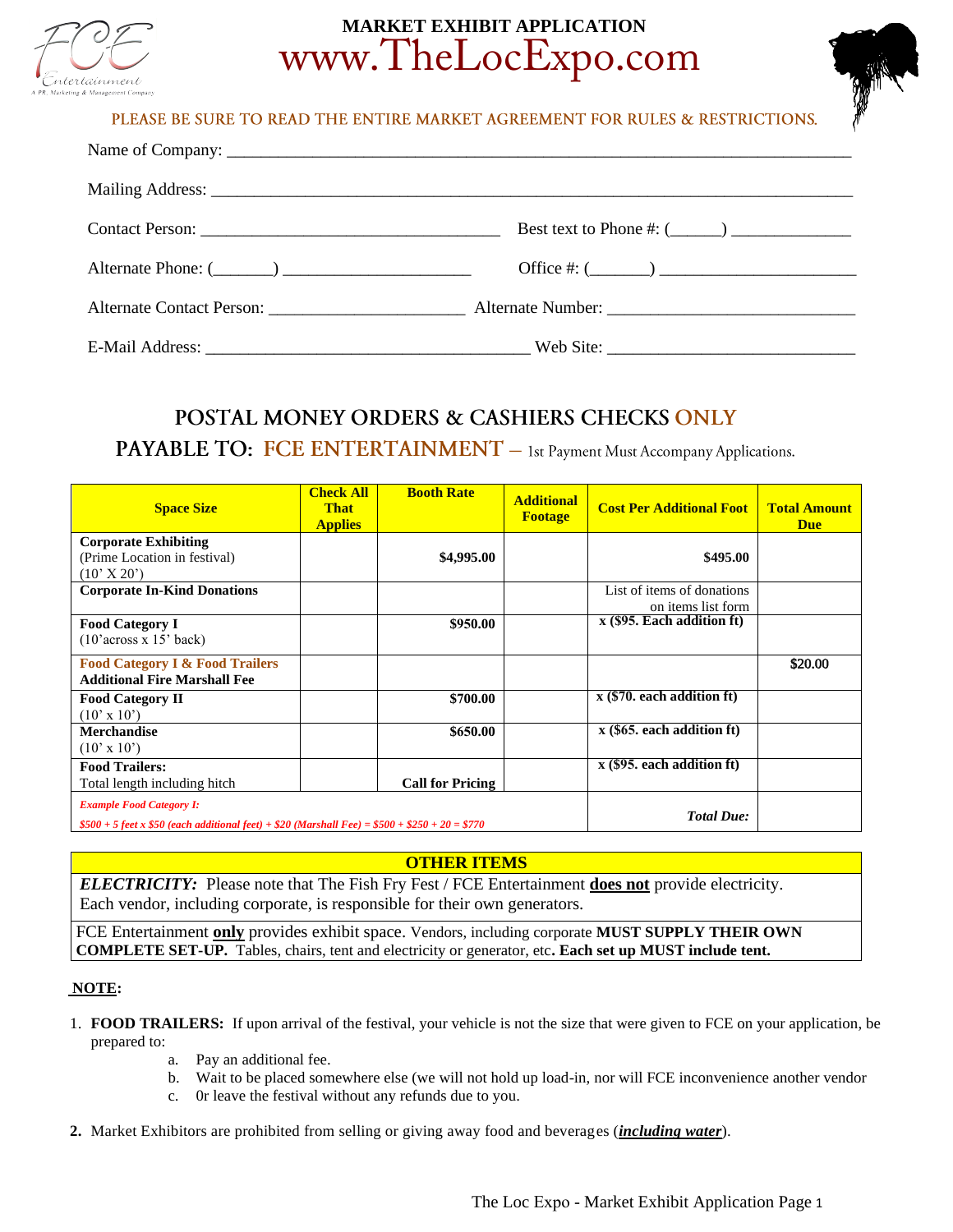## **3. NO SODA, WATER OR ALCOHOL SALES PERMITTED**. LEMONADE & TEA ONLY FOR DESIGNATED VENDORS.

### **4. The following items cannot be sold at The Loc Expo**.

- a. **ANY ITEM** with any part of the name The Loc Expo, The Loc Fest
- b. **ANY T-SHIRTS OR PRODUCTS** with the following: any part of the words The Loc Expo, or any symbols or logos of The Loc Expo.

## **ITEM SUBMISSION**

List all item to be considered. Merchant Exhibitors **are not permitted** to sell beverage items **OF ANY SORT.** Please fill out your **top eight** menu choices below. Due to the potential for duplication, not all menu items may be selected. Vendors **will be selected** based upon menu items described. Vendors may only sell/ display items agreed on by FCE Entertainment. Any changes in menu must be submitted in advance and in writing and approved by FCE Entertainment. If you would like to submit different menus, depending on the event, then attach extra sheets to this application and indicate the menu and the event you would like to be considered for.

Vendors are responsible to collect and properly bag trash within your sales location. Event staff will collect properly bagged trash from outside of your sales location. **Extra fines may occur** from the Event Coordinator for trash that has not been bagged properly or for exhibit area looking unclean.

|                | Item Description | Retail<br>Sale Price | Notes: |
|----------------|------------------|----------------------|--------|
| $\mathbf{1}$   |                  |                      |        |
| $\overline{2}$ |                  |                      |        |
| $\mathfrak{Z}$ |                  |                      |        |
| $\overline{4}$ |                  |                      |        |
| $\overline{5}$ |                  |                      |        |
| 6              |                  |                      |        |
| $\overline{7}$ |                  |                      |        |
| $8\,$          |                  |                      |        |

**Note:** Food Spaces Are Limited - 50% Deposit secures Space: Total Payment secures Exact Location.

**COVID 19 Restriction** are in effect. All Vendors **Must** exhibit a one (1) gallon sanitizing pup visible for clientele usage. *You are responsible for checking the website and your email for additional health department updates.*